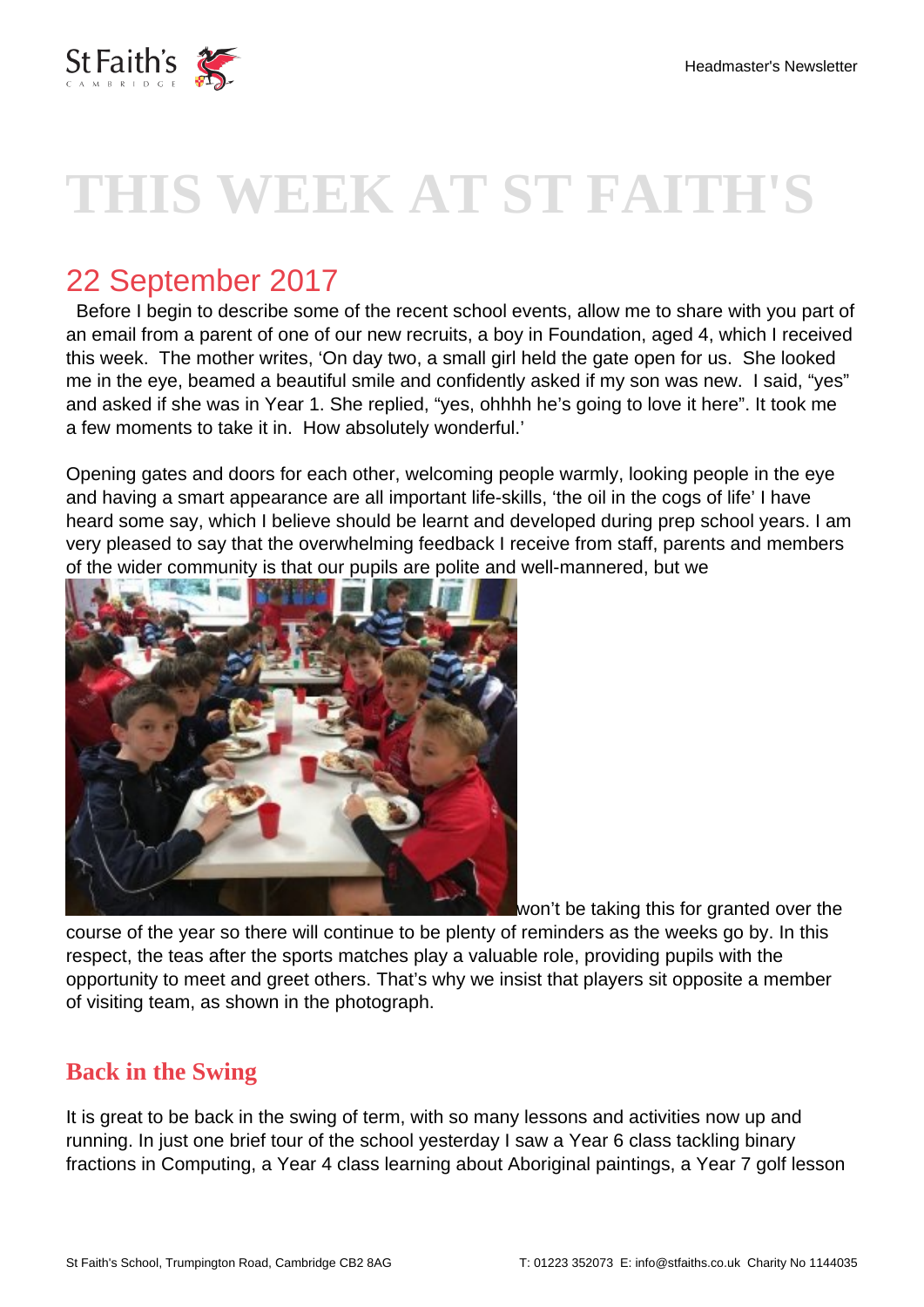

in PE, in which the children's swings were being filmed (rather them than me), and the new Foundation children enjoying their first balance bike session.

Earlier this week, I came across a Year 8 class who had been 'stranded on a desert island' and were making shelters, using only newspaper and tape. Over the next few weeks they will be aiming to survive and find their way back to civilisation. Their task involved making the shelter in silence, after only five minutes of team planning and discussion. The second lesson challenged them to make a bridge to cross a crocodile infested river to collect bananas and mangoes. As Dr Hoyle said, 'I thought the pupils would benefit from building a full scale bridge, as it requires a different thought problem solving process to building a small scale model. The contractors working on the STEAM Hub had some spare timber, which we cut to size and found some tree stakes for the cross supports.' Later in the term, the classes will be asked to build a waterproof container to deliver a message. The message they receive will contain instructions to build a motor out of a battery, a screw and a magnet, which they will use to construct a paddleboat to take them off the island. Not surprisingly, the Year 8s were enthralled and revelling in the challenge.

#### **Old Fidelian Reunion**

The wet and gloomy weather last Friday didn't deter our former pupils, almost 100 of them, who returned to St Faith's for the annual Old Fidelian barbecue. Humorous anecdotes of school life emanated from all quarters as staff and alumni reminisced to the sound of the sizzling barbecue. It was great to see the young Old Fidelians take the time to come back to meet their former teachers and also the not-so-young Old Fidelians, many of whom travelled long distances across the country to be here. For the first time, we held a netball match prior to the barbecue, which brought back many of the girls who are now at senior school. It is difficult for me to convey to you in this newsletter just how much genuine affection our former pupils have for St Faith's, but I hope these photos give you a glimpse of this convivial evening.

#### **Chariots of Fire**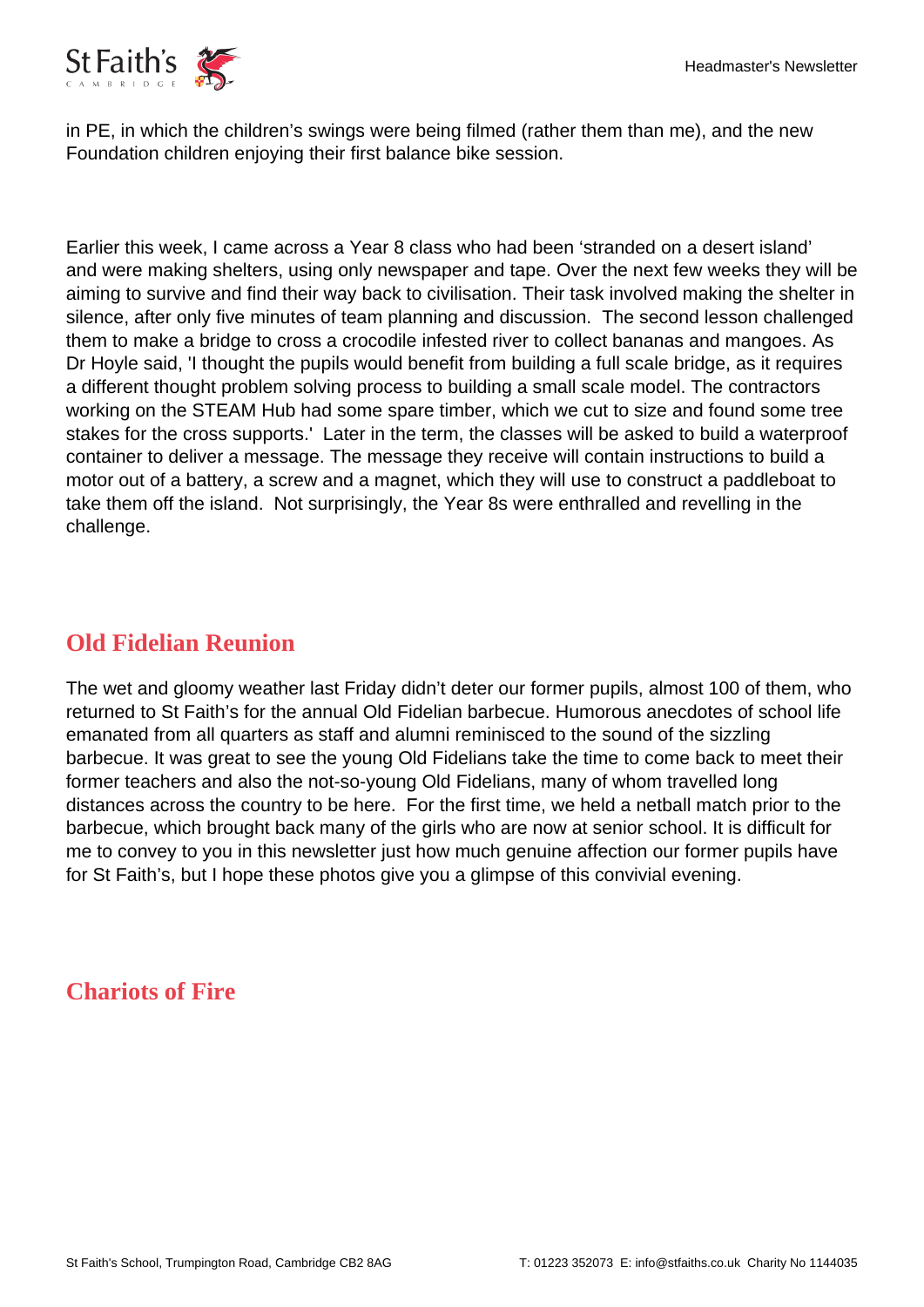



morning, you couldn't fail to hear Mrs North's encouragement to the thousands of runners who participated in the annual [Chariots of Fire](https://www.justgiving.com/fundraising/stfaithscambridge?utm_medium=email&utm_source=ExactTarget&utm_campaign=20170922_94475) relay race. You may have even have heard her in Saffron Walden. As the large St Faith's contingent of families and friends stood on Silver Street Bridge, barely a moment passed without seeing a member of staff, parent, governor, former pupil or friend of the school running around the Cambridge colleges. I am pleased to report that our two staff teams gave a very good account of themselves although the main achievement for many was just completing the course with their bodies reasonably intact. The Pre Prep was very well represented and might even now claim to be the fittest department of the school, although the Sports Faculty might have something to say about that. The Silver Street Bridge 'roar' certainly spurred on our runners and created a St Faith's feel-good factor. Thank you to all our supporters and well done to everyone who survived the challenge!

#### **Forthcoming Events**

Tomorrow morning, I will be joining many of the new Foundation families for the SFPA Scavenger Hunt in which the young children attempt to negotiate their way around the school grounds, following a planned course of activities and games. The real point of the morning is to enable the new families to meet and the children to familiarise themselves with the school. It is good to know that the weather is set fair for what should be a lovely occasion.

On Tuesday, we will be staging a whole school photograph, which in time, will be available for purchase. Fingers crossed for a dry day.

I will be conspicuous by my absence from Wednesday next week as I will be at the annual prep school Heads' Conference, a gathering of over 300 school leaders from the UK and overseas which, this year, is based in Edinburgh.